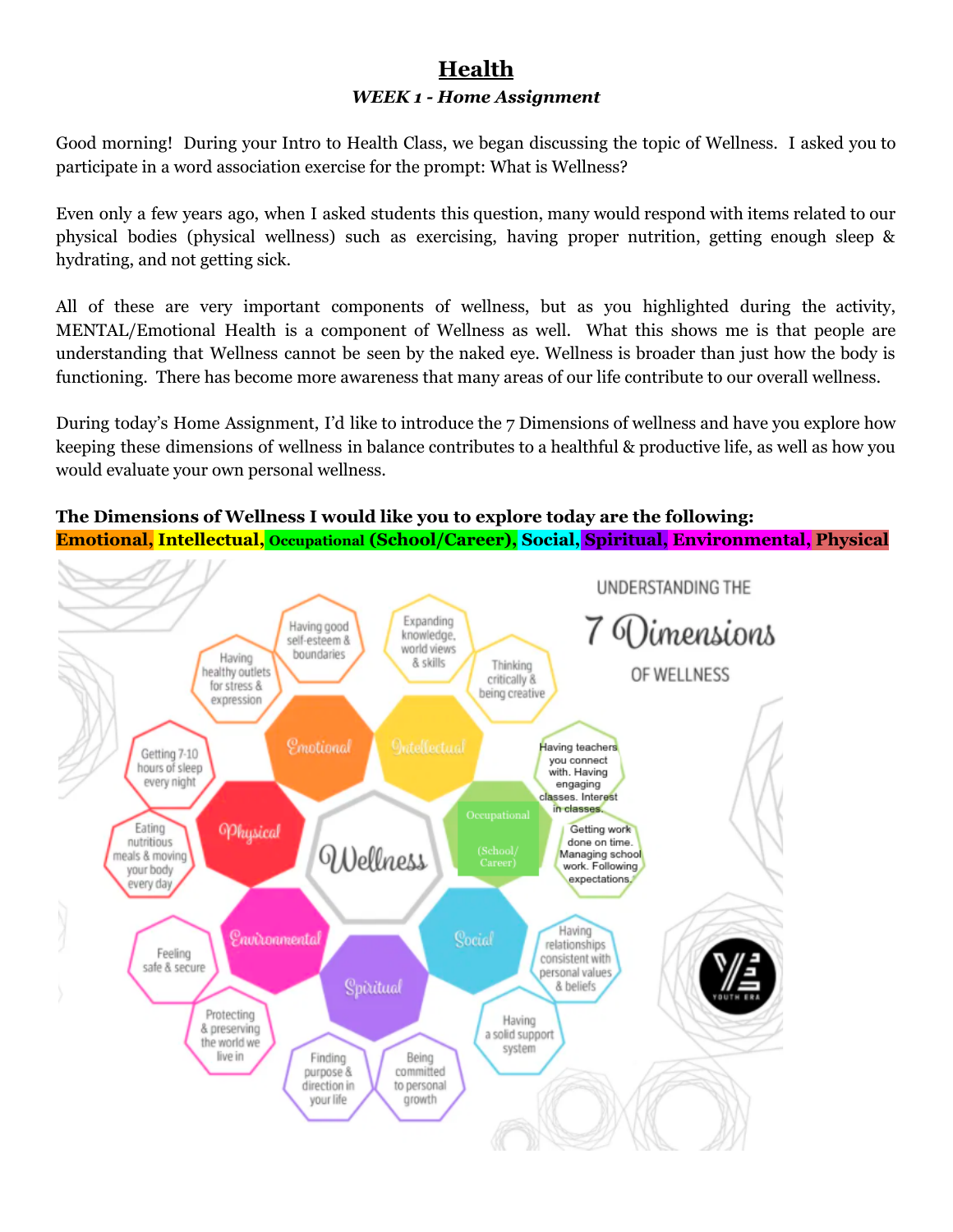As you can see, Wellness is broad, and components of wellness are interrelated! I would like to give you an opportunity to explore these 7 dimensions of wellness and evaluate your dimensions!

## **STEP 1: Review the resource links below to better understand behaviors associated with each dimension of wellness.**

(As I use resources from college websites, many of these wellness wheels speak to "Financial Wellness." As you get older, one's financial wellness will play more of a role in contributing to overall wellness, however, right now, I'd you to use Occupation Wellness (CAREER/SCHOOL) as one of the many areas that impact a teens life.)

7 Dimensions of Wellness - [Mindbody.pdf](https://drive.google.com/file/d/1lHBo5AWILt3CeHgNch-HEsXPmPLB22Ev/view?usp=sharing) 7 Dimensions of [Wellness.pdf](https://drive.google.com/file/d/0B5l4nTTJ_h6GeFpzQ05LZXpqWGtIbDQwNUZlWHFXZmpWbkJz/view?usp=sharing) 7 [Dimensions](https://drive.google.com/file/d/1ulklrT3wXiyL2PSqM3bk_UZlEGVLann_/view?usp=sharing) of Health & Wellness Guide (SFU).pdf

#### **STEP 2: Fill out the chart below:**

#### **Provide 2 examples of behaviors that you currently practice that contribute to each area of wellness.**

(If you currently do not practice any behaviors pertaining to a certain area of wellness, research 2 examples of how one COULD enhance that particular area. (The last link of resources will help you out a lot with this!)

| <b>Dimension of Wellness</b>    | 2 Behaviors I do related to this<br>area of wellness | 1 behavior I could do more<br>related to this dimension of<br>wellness. |  |  |
|---------------------------------|------------------------------------------------------|-------------------------------------------------------------------------|--|--|
| <b>Physical</b>                 |                                                      |                                                                         |  |  |
| <b>Emotional</b>                |                                                      |                                                                         |  |  |
| <b>Social</b>                   |                                                      |                                                                         |  |  |
| <b>Intellectual</b>             |                                                      |                                                                         |  |  |
| Occupational<br>(School/Career) |                                                      |                                                                         |  |  |
| Spiritual                       |                                                      |                                                                         |  |  |
| <b>Environmental</b>            |                                                      |                                                                         |  |  |